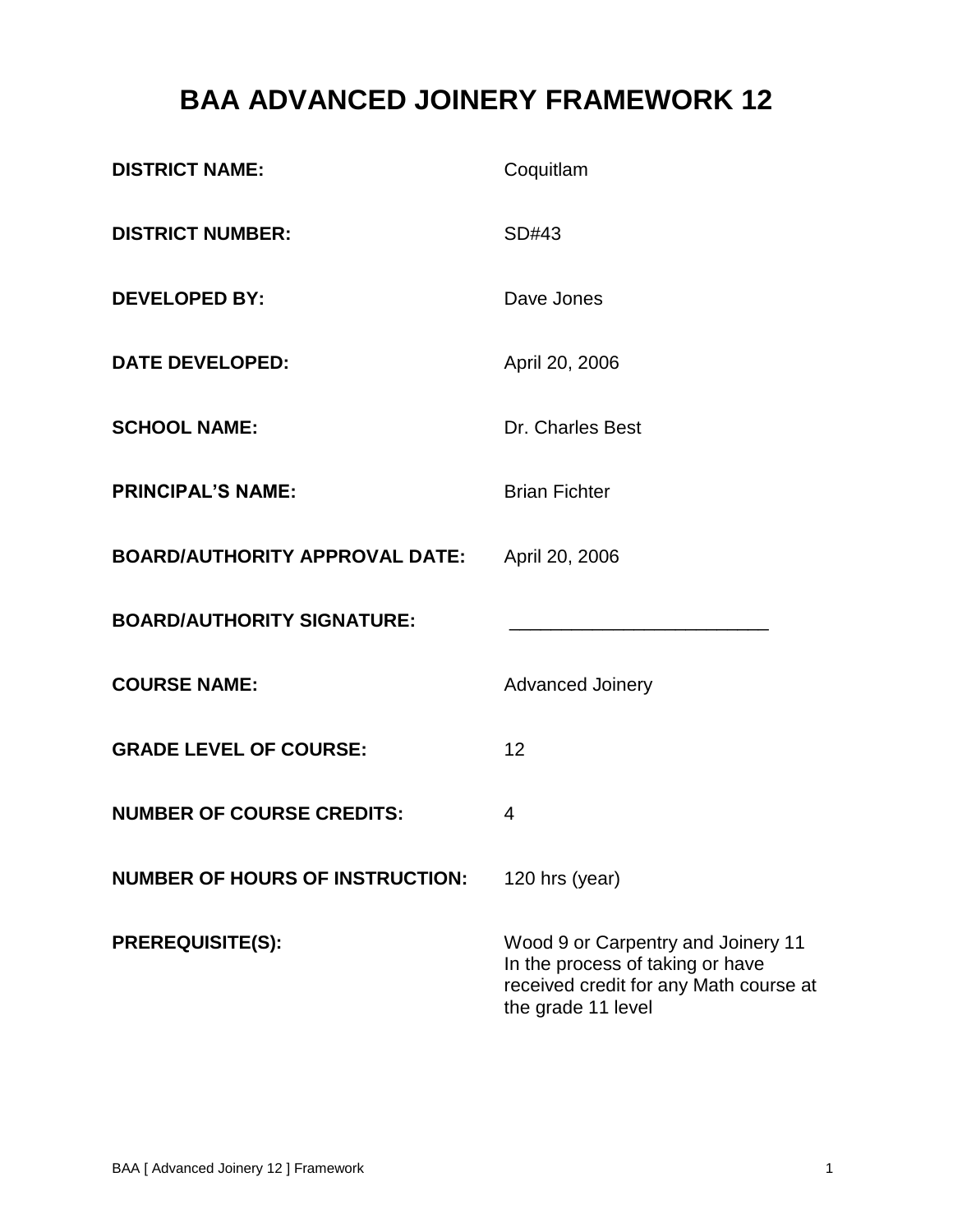# **SPECIAL TRAINING, FACILITIES OR EQUIPMENT REQUIRED:**

Joinery Instructor with Red Seal Ticket or teacher who has taken the Joinery ELTT program at BCIT, Woodshop,

### **COURSE SYNOPSIS:**:

Advanced Joinery provides students with basic theory and related information along with hands-on shop practice in the field of joinery. It enables students to become competent in basic interior woodworking tasks. The course covers a broad range of joinery topics that will provide students with a solid foundation of skills related to the joinery profession. The course is designed to integrate all aspects of the profession in a logical sequence. From the introduction of hand tools and the progression to power tools, safety is a common thread in the course that is designed to meet industry standards.

#### **RATIONALE**:

This course will provide students with the first 12 weeks of the ELTT (Entry Level Trades Training) Joinery Program at BCIT. It is intended for students interested in pursuing a career in the joinery profession, improving their skills or seeking employment. Students who take this course have the option of continuing on to BCIT for further training or entering the job market.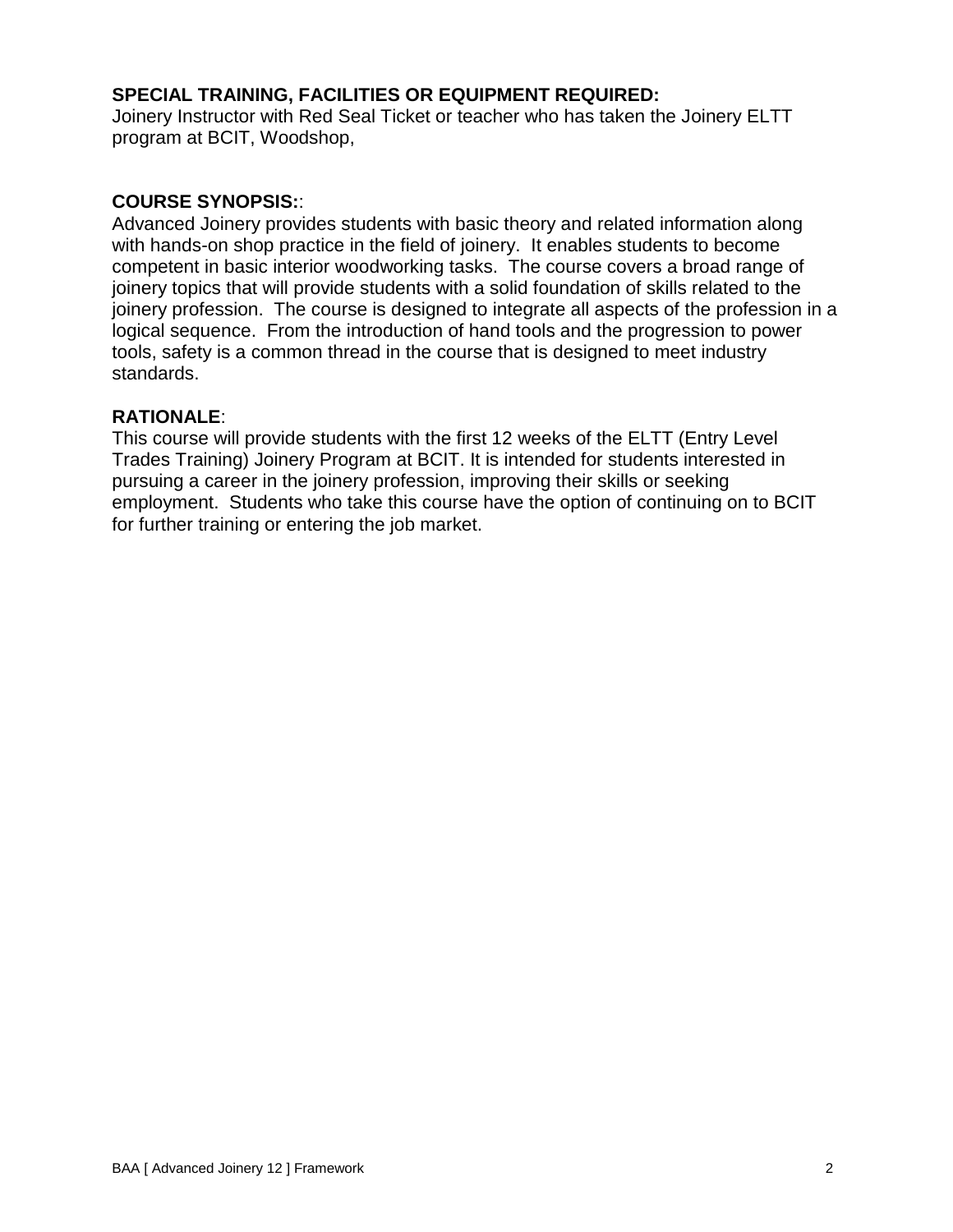# **ORGANIZATIONAL STRUCTURE**

| <b>Unit</b>    | <b>Title</b>                       | <b>Time</b> |
|----------------|------------------------------------|-------------|
| 1              | Use Safe Work Practices            | 10          |
| 2              | <b>Solve Mathematical Problems</b> | 20          |
| 3              | Apply Layout and Technique         | 75          |
| $\overline{4}$ | Care and Use of Hand Tools         | 80          |
| 5              | <b>Identify Woodworking Joints</b> | 10          |
| 6              | Describe Portable Power Tools      | 60          |
| $\overline{7}$ | Use Woodworking Machines           | 80          |
| 8              | <b>Identify Materials</b>          | 10          |
| 9              | Use Machining/Assembly Techniques  | 10          |
| 10             | Apply a Finish                     | 5           |
|                | <b>Total Hours</b>                 | 360         |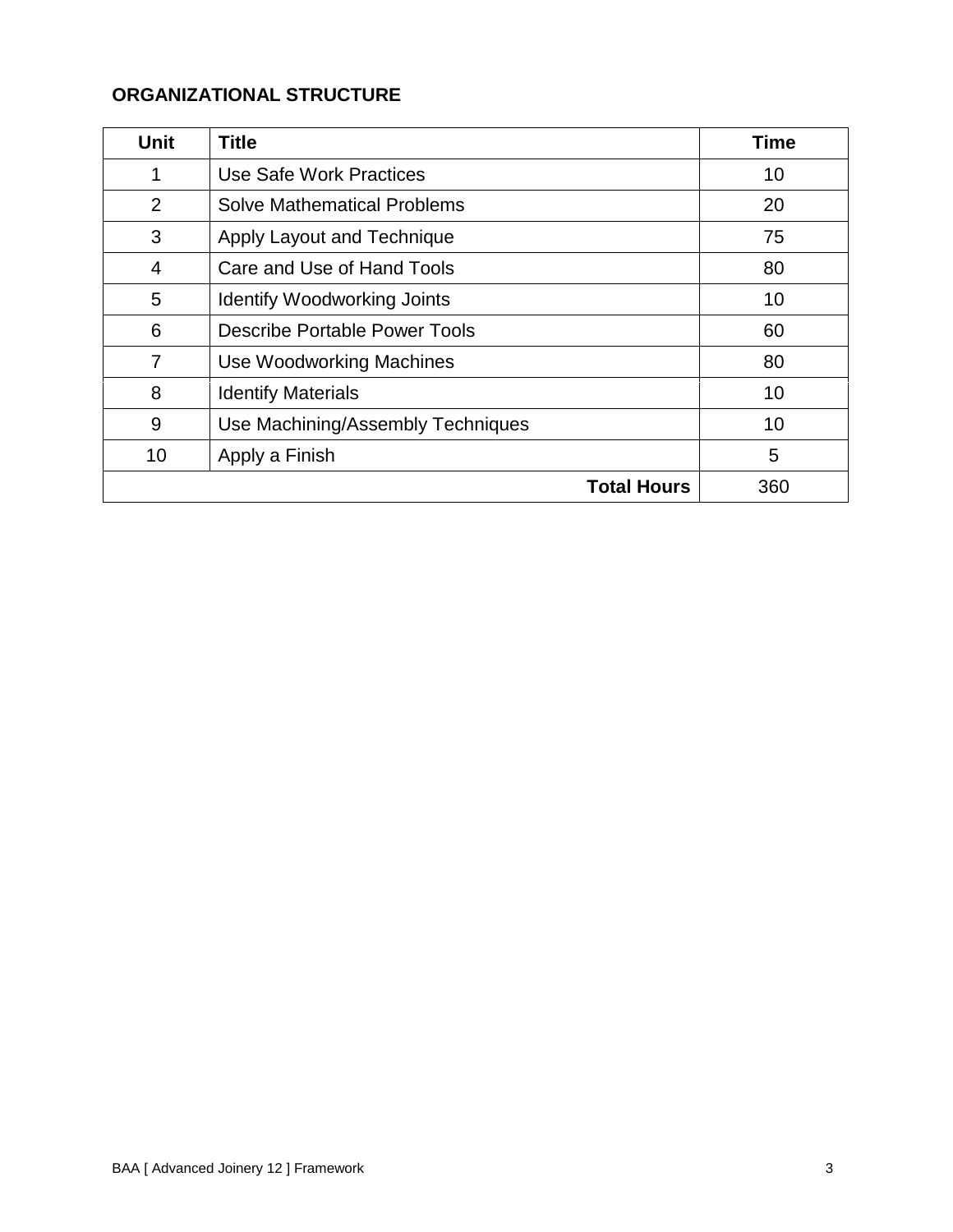# **UNIT 1**: **Use of Safe Work Practices 10 Hours**

Students will learn about various safety concerns related to the joinery profession. This unit will provide students with a foundation of the various safety rules, regulations and concerns relevant to a school and industrial setting.

# **Curriculum Organizers - Safe Work Habits**

- **Describe safe material handling procedure and equipment**
- **Describe safe lifting procedures and the effect of noise on hearing**
- Demonstrate an understanding of WCB Regulations and accident compensation
- Demonstrate an understanding of Workplace Hazardous Materials Information **Systems**
- **I** Identify W.H.M.I.S. labels
- **Describe ways of preventing and controlling fire**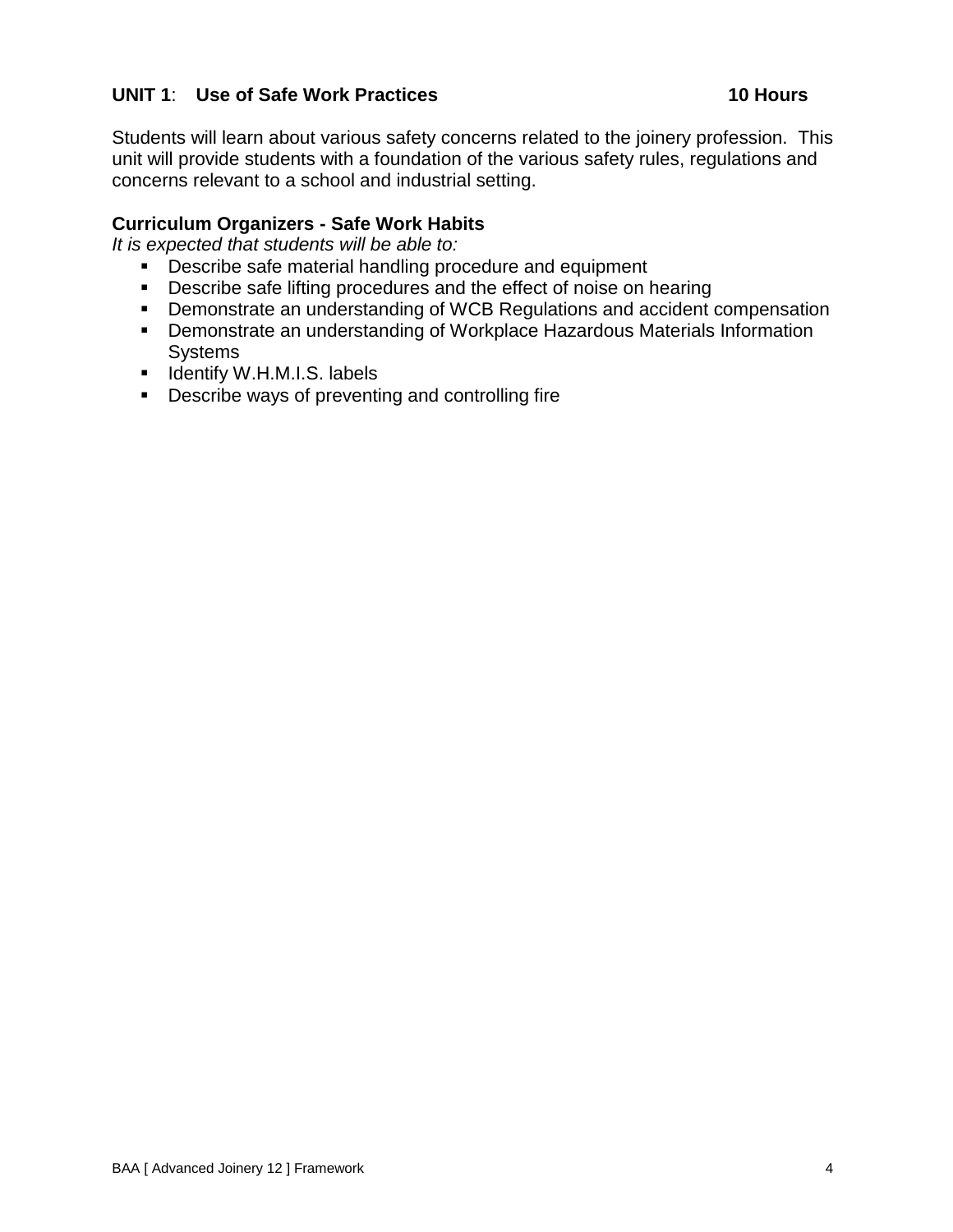# **UNIT 2**: **Solve Mathematical Problems 20 Hours**

In this unit students will learn how to apply various mathematical principles to problems related to Joinery.

### **Curriculum Organizers – Understanding of Joinery Fundamentals**

- Solve problems involving whole numbers, fractions and decimal fractions
- **Convert metric and imperial measurements**
- Solve problems involving ratio and percent
- $\blacksquare$  Interpret simple graphs
- **Solve problems involving simple formulas**
- **Compute problems involving perimeters, areas and volumes**
- **Solve problems involving angles, triangles and geometric conversions**
- **Calculate lumber quantities and cost**
- Calculate quantities and costs of sheet goods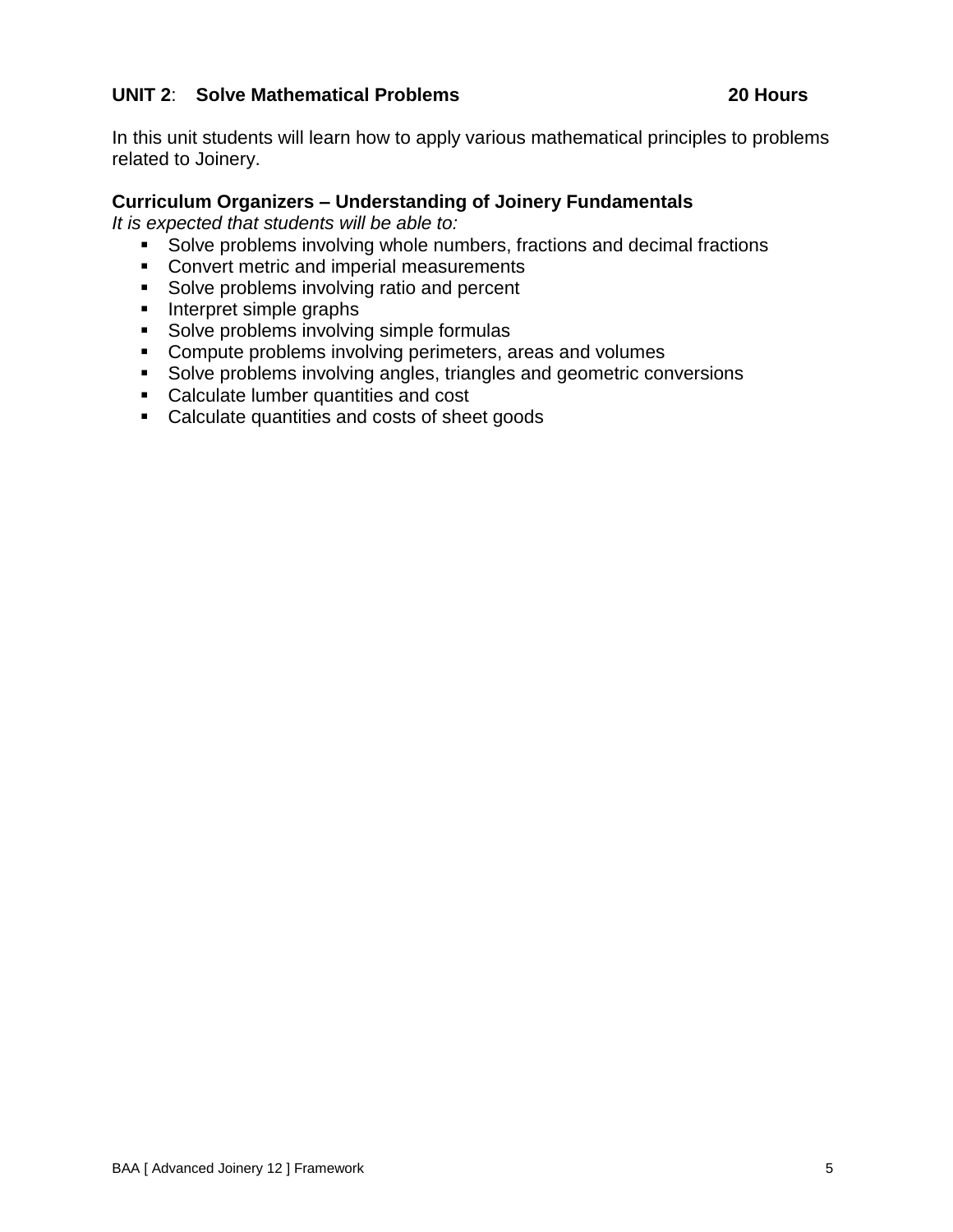# **UNIT 3**: **Apply Layout and Techniques 75 Hours**

Unit 3 introduces students to the process where joiners read blue prints and visualize the item to be built. Students will learn the skills of how to draft a project and then actually create several drawings to illustrate their comprehension.

# **Curriculum Organizers – Understanding of Joinery Fundamentals**

*It is expected that students will be able to:*

- **If Identify standard lines, letters, and scales used on drawings**
- **If Identify orthographic drawings, cabinet oblique, isometric and pictorial drawings**
- **IDENTIFY Standard metric dimensioning practices**
- **Interpret residential blue prints**
- **If Identify symbols and abbreviations**
- Read and interpret specifications
- Describe the types and uses of shop drawings
- **Describe procedures for producing shop drawings**
- Describe the use of measuring, layout and testing tools

# **Curriculum Organizers – Application of Joinery Fundamentals**

- Create a three view sketch of a simple object to scale
- Construct orthographic drawings, cabinet oblique, isometric and pictorial drawings
- Locate information in the British Columbia building code
- Describe the types and uses of shop drawings
- **Apply layout techniques**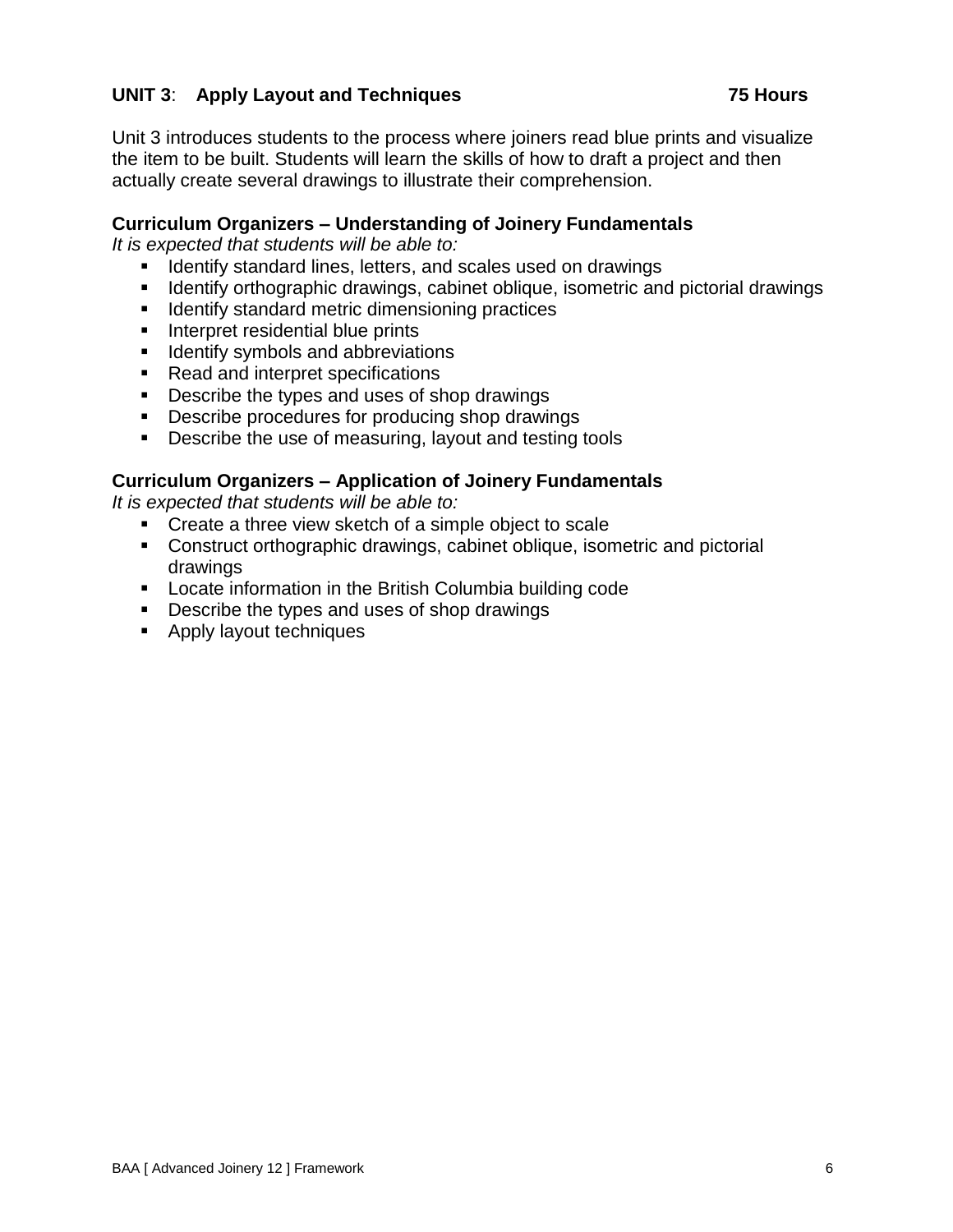# **UNIT 4**: **Care and Use of Hand Tools 80 Hours**

This unit will introduce students to the wide variety of hand tools that are used in the joinery trade. It will explore the different applications and maintenance of hand tools and how they can be used effectively. Special emphasis will be placed on the sharpening of cutting tools.

#### **Curriculum Organizers – Understanding of Joinery Fundamentals**

*It is expected that students will be able to:*

- **Describe the use of measuring, layout and testing tools**
- Describe the parts of a plane
- **EXECUTE:** List the different types of chisels
- **EXTER 1** List the different uses of boring and fastening tools
- **EXTE:** List the various steps involved in sharpening a chisel and plane

#### **Curriculum Organizers – Application of Joinery Fundamentals**

*It is expected that students will be able to:*

- **Demonstrate the proper use of sawing tools**
- Demonstrate the proper use of planes, chisels, hand clamps, files and scrapers
- **•** Demonstrate how to sharpen a chisel and plane
- **Construct a bench hook using hand tools**
- **Construct a trinket box using hand-cut dovetail joints**

#### **Curriculum Organizers – Safe Work Habits**

*It is expected that students will be able to:*

• Demonstrate how to safely use hand tools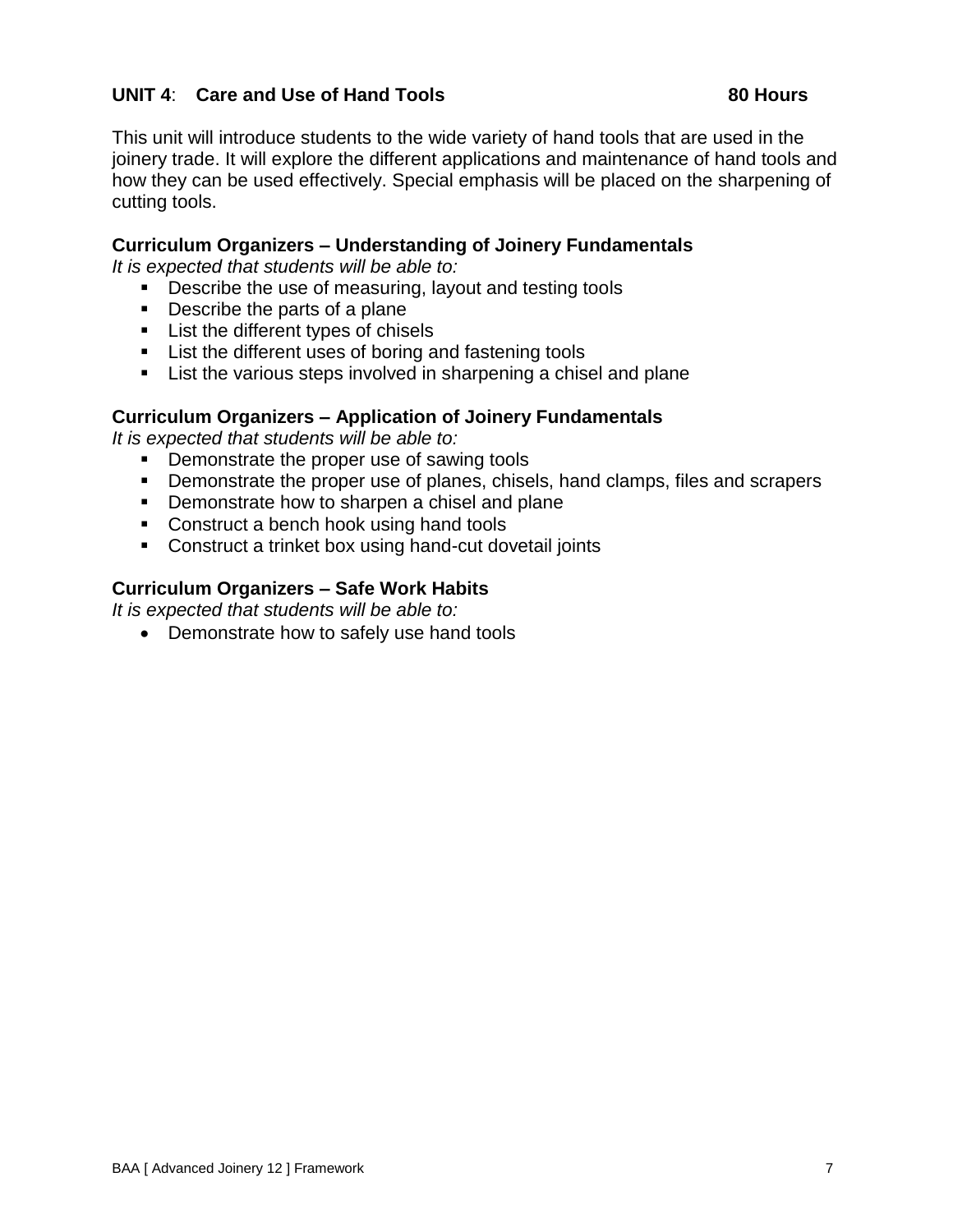# **UNIT 5**: **Identify Woodworking Joints 10 Hours**

Unit 5 introduces students to the various joints used in the joinery trade. Through a variety of practicals and projects students learn about the various applications of different joints and analyze their strengths and weaknesses.

# **Curriculum Organizers – Understanding of Joinery Fundamentals**

*It is expected that students will be able to:*

- **IDENTIFY LATA IS ADDET**, butt, and miter joints
- **IDENTIFY MORTIFY** denon and dowel joints
- $\blacksquare$  Identify scarf, finger, dovetail and box joints
- **If** Identify tongue and groove and biscuit joints

# **Curriculum Organizers – Application of Joinery Fundamentals**

*It is expected that students will be able to:*

Construct a miter joint, dovetail, and biscuit joint

# **Curriculum Organizers – Safe Work Habits**

*It is expected that students will be able to:*

Use proper safety procedure while constructing different joints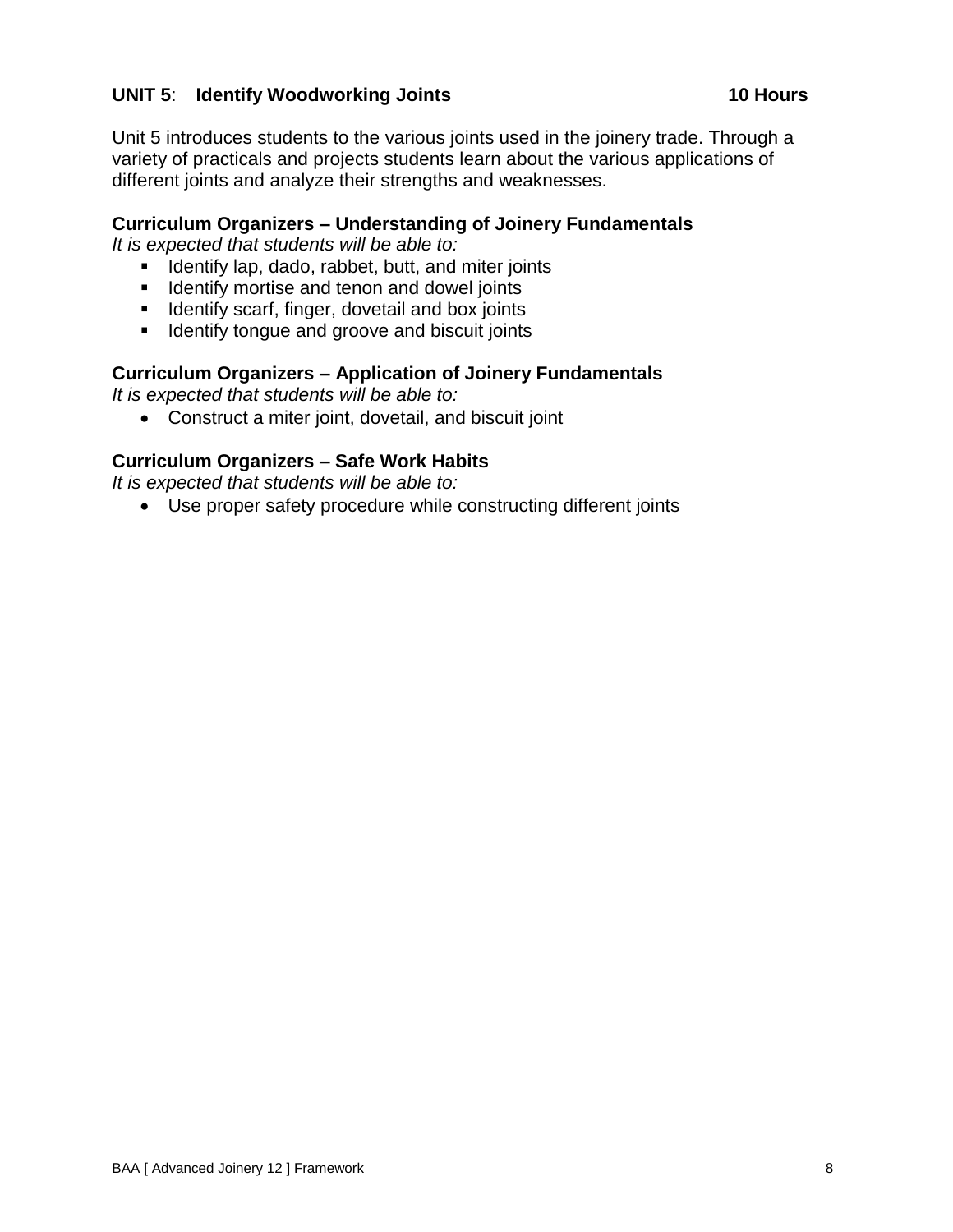# **UNIT 6: Describe Portable Power Tools 60 Hours**

This unit introduces students to a variety of power tools that a student would find in a joinery shop. Maintenance, safety, and appropriate use of power tools are discussed in this unit. Students will acquire essential skills during this unit and achieve a much greater understanding of the benefits and limitations of each power tool.

### **Curriculum Organizers – Understanding of Joinery Fundamentals**

*It is expected that students will be able to:*

- **Describe electric and air power sources**
- **Describe the use of portable power saws**
- **Describe the use of portable drills**
- Describe the use of portable planes and sanders
- **Describe the use of a portable and table mounted router**
- Describe the use of a portable fastening device
- Describe the use of a portable biscuit jointer
- **Describe the basic maintenance of portable power tools**

#### **Curriculum Organizers – Application of Joinery Fundamentals**

*It is expected that students will be able to:*

- **Demonstrate the correct use of a portable saw and drill**
- **•** Demonstrate the use of various sanders
- Demonstrate the use of a portable and table mounted router
- **Demonstrate the use of a portable biscuit jointer**

#### **Curriculum Organizers – Safe Work Habits**

*It is expected that students will be able to:*

Demonstrate safe handling procedures and application of all portable power tools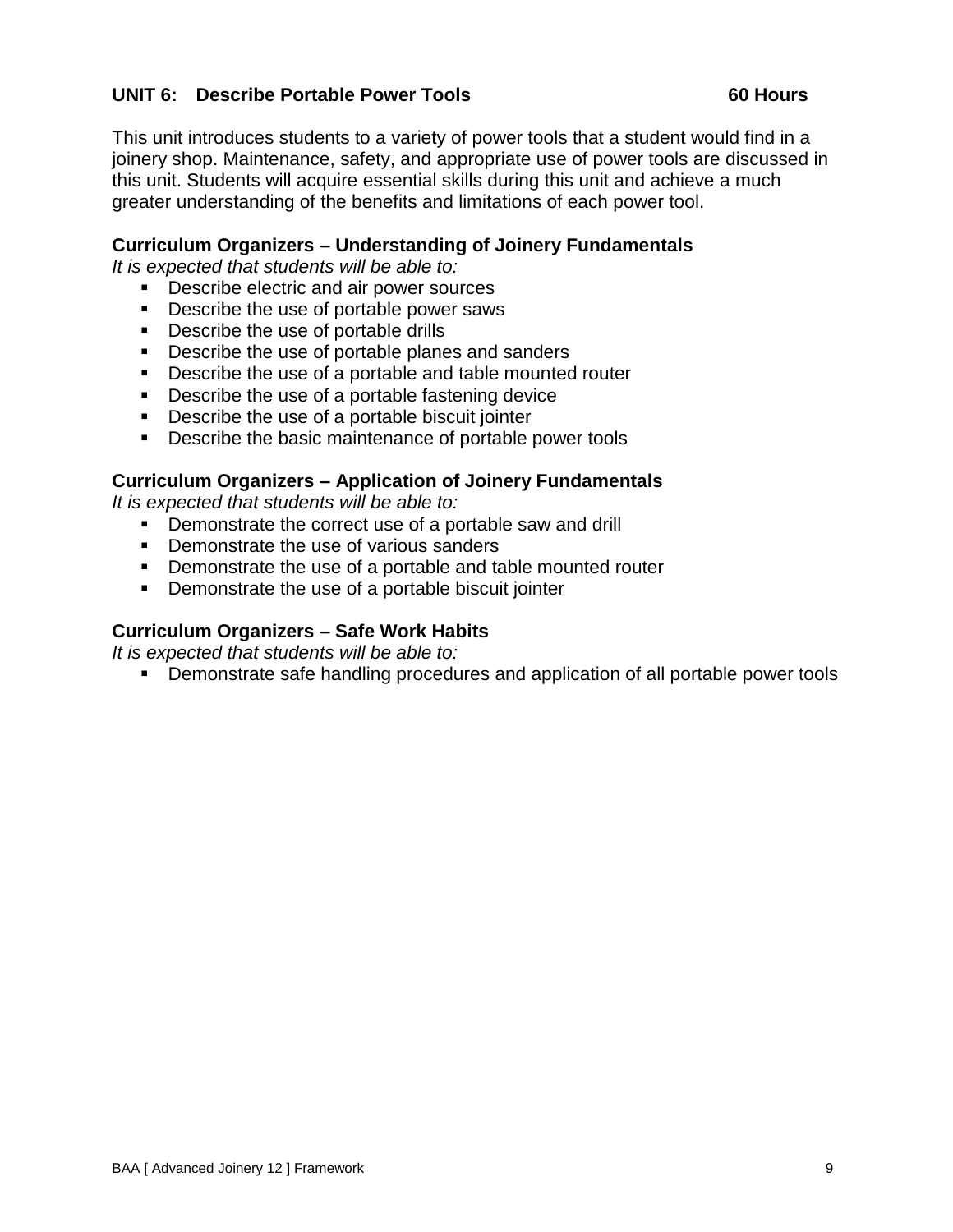# **UNIT 7: Use Woodworking Machines 80 Hours**

During this unit the students will expand their skills by constructing a project that combines a variety of woodworking machines and portable power tools. They will be given a set of blue prints and will be required to build the project accordingly. Emphasis will be placed on machine safety.

### **Curriculum Organizers – Understanding of Joinery Fundamentals**

*It is expected that students will be able to:*

- $\blacksquare$  Identify the parts of the drill press and their functions
- I Identify the parts of the sliding compound mitre saw and their functions
- $\blacksquare$  Identify the parts of the table saw and their functions
- **If Identify the different types of saw blades, their parts and functions**
- $\blacksquare$  Identify the parts of the band saw and their functions
- Describe the blades used on the band saw
- I Identify the parts of the jointer and their functions
- **If Identify the parts of the thickness planer and their functions**
- $\blacksquare$  Identify the parts of the and their functions

#### **Curriculum Organizers – Application of Joinery Fundamentals**

*It is expected that students will be able to:*

- **Describe the correct use of the drill press**
- **•** Demonstrate the correct use of the drill press
- **Describe the correct use of the sliding compound mitre saw**
- **Demonstrate the correct use of the sliding compound mitre saw**
- **Describe the correct use of the table saw**
- Demonstrate the correct use of the table saw
- **Describe the correct use of the band saw**
- Demonstrate the correct use of the band saw
- **Describe the correct use of the jointer**
- **•** Demonstrate the correct use of the jointer
- Describe the correct use of the thickness planer
- **•** Demonstrate the correct use of the thickness planer
- **Demonstrate the correct use of sanders**
- Construct a tool box

#### **Curriculum Organizers – Safe Work Habits**

*It is expected that students will be able to:*

 Demonstrate safe handling procedures and application of all woodworking machines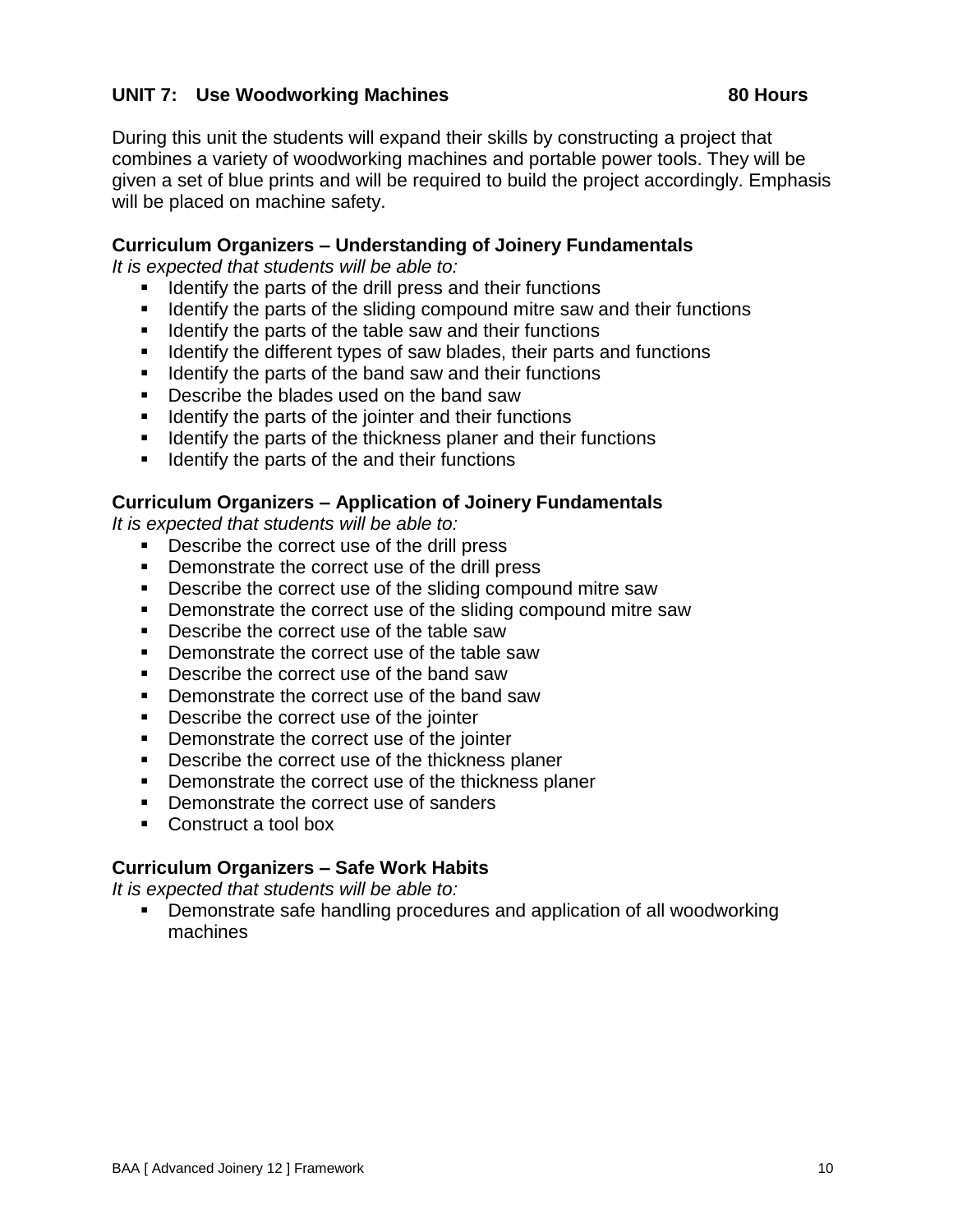# **UNIT 8**: **Identify Materials 10 Hours**

Students will learn about the basic structure and properties of wood in this unit. They will also identify different types of plywood and explore their uses. The uses of composition board will also be discussed in this unit and how to properly store and handle the different types of material.

### **Curriculum Organizers – Understanding of Joinery Fundamentals**

*It is expected that students will be able to:*

- **If** Identify structure of solid wood
- **Describe the properties of solid wood**
- **Explain the difference between hardwood and softwood**
- **If** Identify types and grades of plywood
- **Describe the methods of matching face veneers**
- **Describe the handling and storage of plywood**

#### **Curriculum Organizers – Application of Joinery Fundamentals**

*It is expected that students will be able to:*

#### **Curriculum Organizers – Safe Work Habits**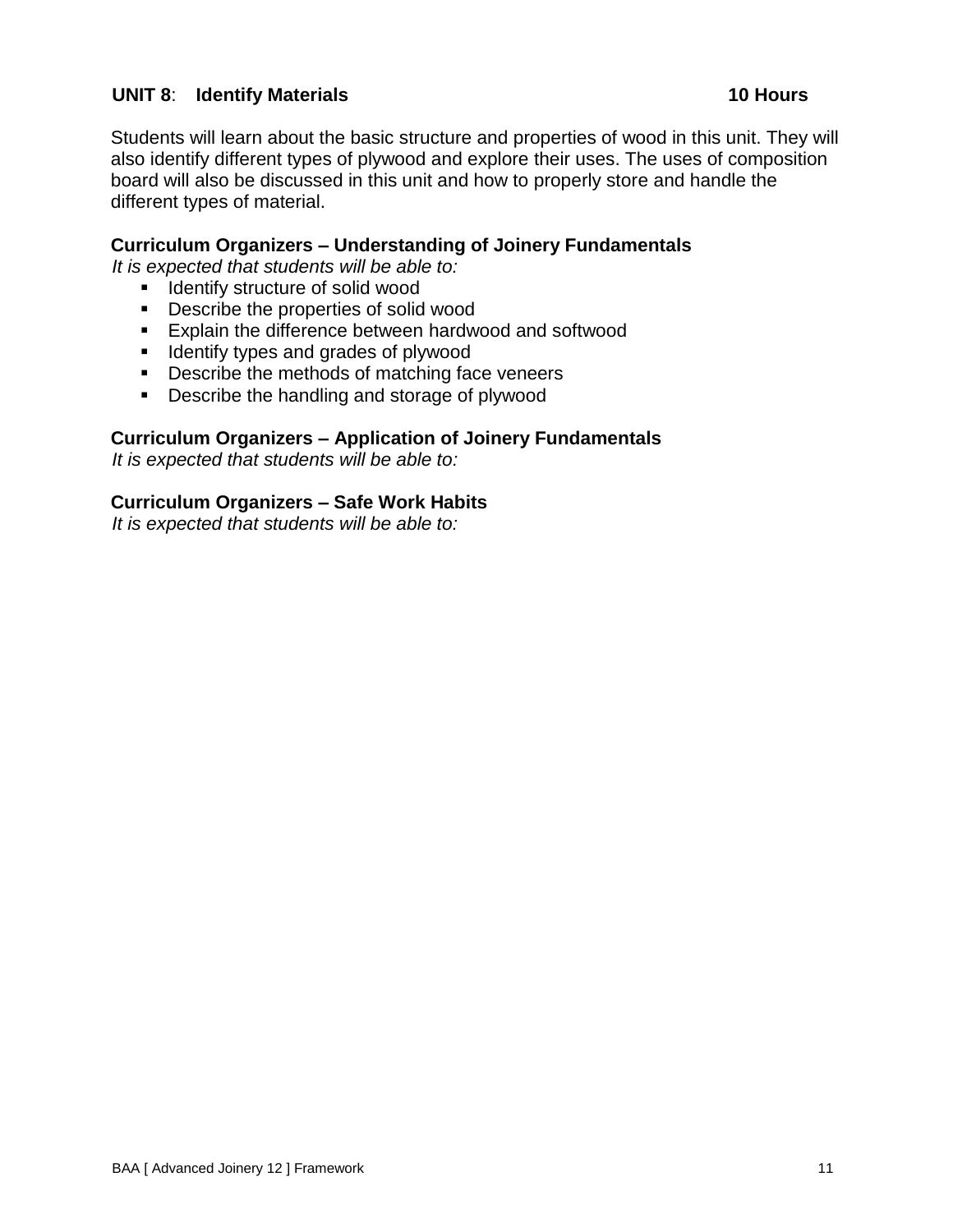# **UNIT 9**: **Use Machining/Assembly Techniques 10 Hours**

Students will become familiar with the proper procedure for breaking out solid wood and sheet goods, which is an essential skill. They will learn to maximize their wood resources to reduce wood wastage.

# **Curriculum Organizers – Understanding of Joinery Fundamentals**

*It is expected that students will be able to:*

- Describe standard lumber sizes
- **Describe solid wood breakout**
- Describe sheet good breakout
- **Describe detail machining**

#### **Curriculum Organizers – Application of Joinery Fundamentals**

*It is expected that students will be able to:*

**•** Demonstrate solid wood breakout

#### **Curriculum Organizers – Safe Work Habits**

*It is expected that students will be able to:*

**Describe shop safety**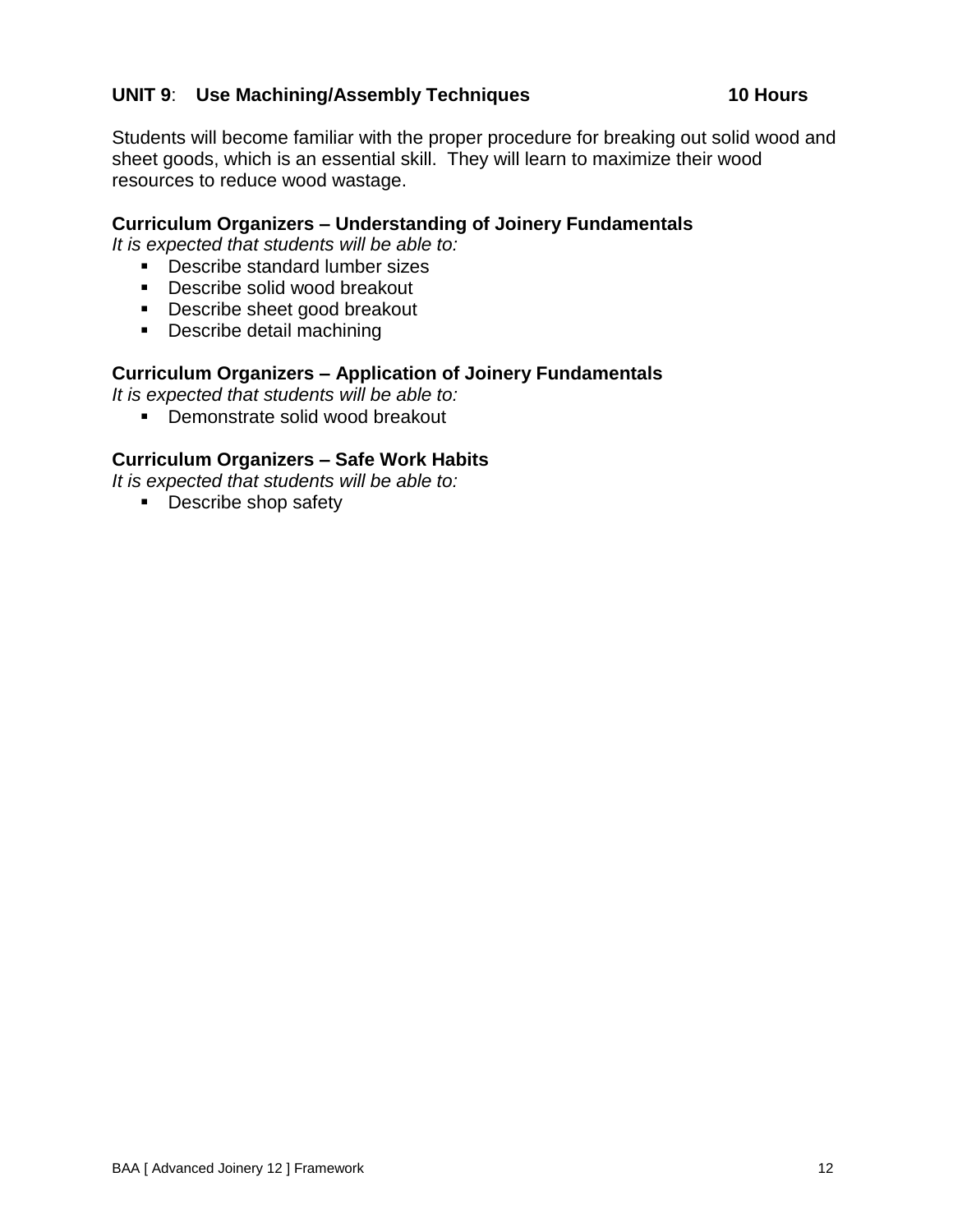# **UNIT 10**: **Apply A Finish 5 Hours**

In this unit students will learn about the different types of finishes. They will also learn about the proper sanding and surface preparation procedures to follow prior to application.

### **Curriculum Organizers – Understanding of Joinery Fundamentals**

*It is expected that students will be able to:*

- **IDENTIFY COATED ADDENSIVES**
- **Describe hand-sanding aids and techniques**
- Describe machines-sanding techniques
- **Describe prefinishing repairs and final sanding**
- **Describe the properties of different types of stain**

#### **Curriculum Organizers – Application of Joinery Fundamentals**

*It is expected that students will be able to:*

- **•** Demonstrate the correct application of an oil stain to the trinket box project
- **Demonstrate correct sanding techniques and project preparation**

#### **Curriculum Organizers – Safe Work Habits**

*It is expected that students will be able to:*

Describe safe handling procedures of different types of finishes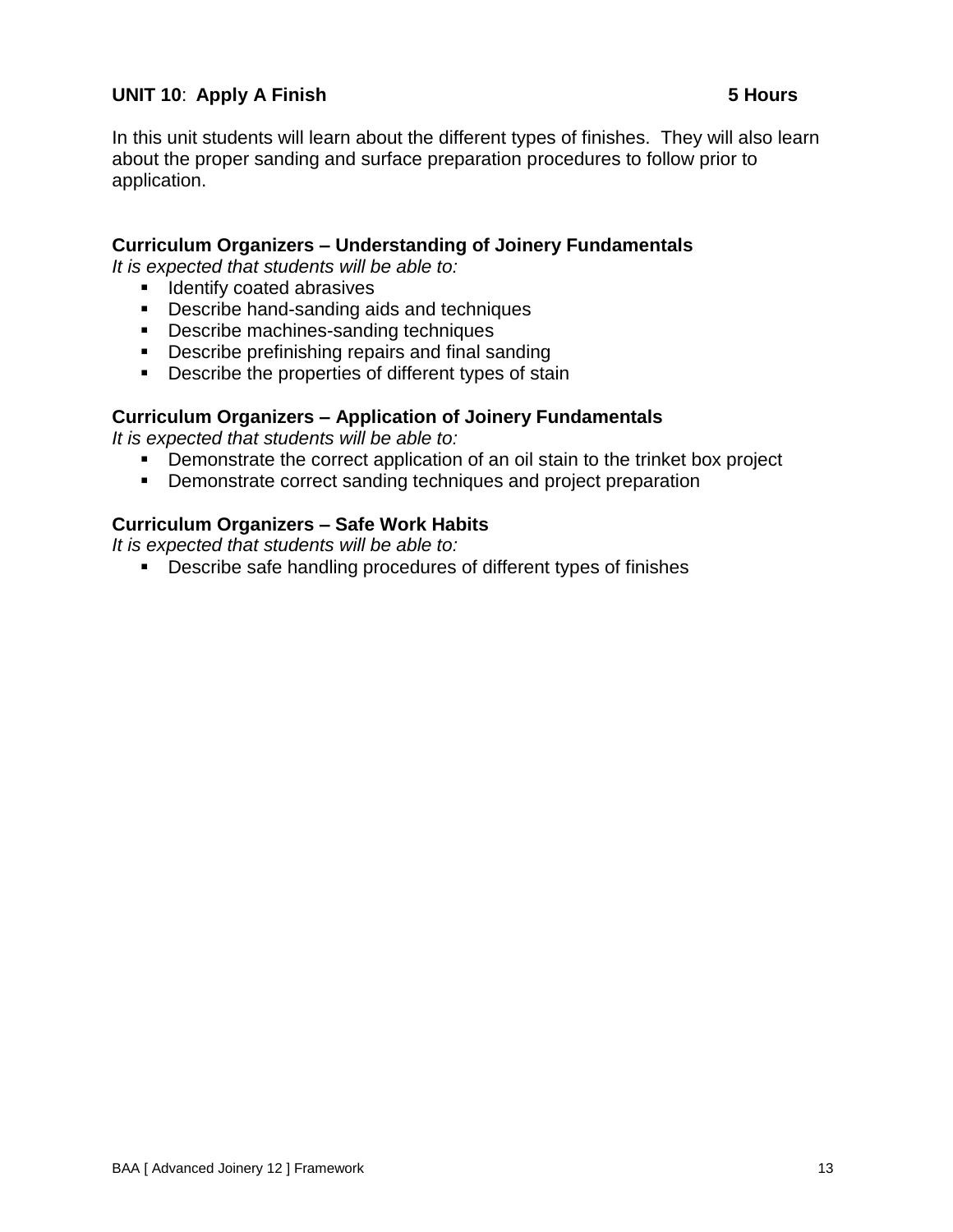# **INSTRUCTIONAL COMPONENT:**

- **Teacher led Demonstrations**
- **Lecture**
- **Discussion**
- **Practical Assignments**
- Projects

# **ASSESSMENT COMPONENT:**

- **Effective formative assessment via:** 
	- o Clearly articulated and understood learning intentions and success criteria
	- o Questions posed by students, peers and teachers to move learning forward
		- Discussions and dialogue
	- o Feedback that is timely, clear and involves a plan
	- o Students are resources for themselves and others peer and selfassessment
	- o Student ownership

Formative assessment used to adapt learning experiences and inquiry plans on an ongoing basis to meet specific learning goals.

Development, awareness and action, based upon metacognition intended to lead to learner independence and self-coaching.

Summative Assessment:

Summative assessments will be determined as students demonstrate proficiency/mastery toward particular learning outcomes. Summative assessments and final grades will reflect the following:

- Students will work collaboratively with the teacher to determine summative achievement on assignments and letter grades based upon dialogue, and evidence of learning
- Behaviour and work habits will NOT be included when determining letter grades
- Marks will not be deducted for late work
- Extra credit and bonus marks will not be awarded
- Plagiarizing will not result in reduced marks/grades –the student will be required to demonstrate their learning authentically
- Attendance will not be considered toward letter grade
- Only individual learning demonstrated –no group marks will be used to determine grades
- Letter grades will reflect learning towards the learning outcomes articulated above
- Letter grades will be based upon criteria provided/agreed upon toward the learning outcomes